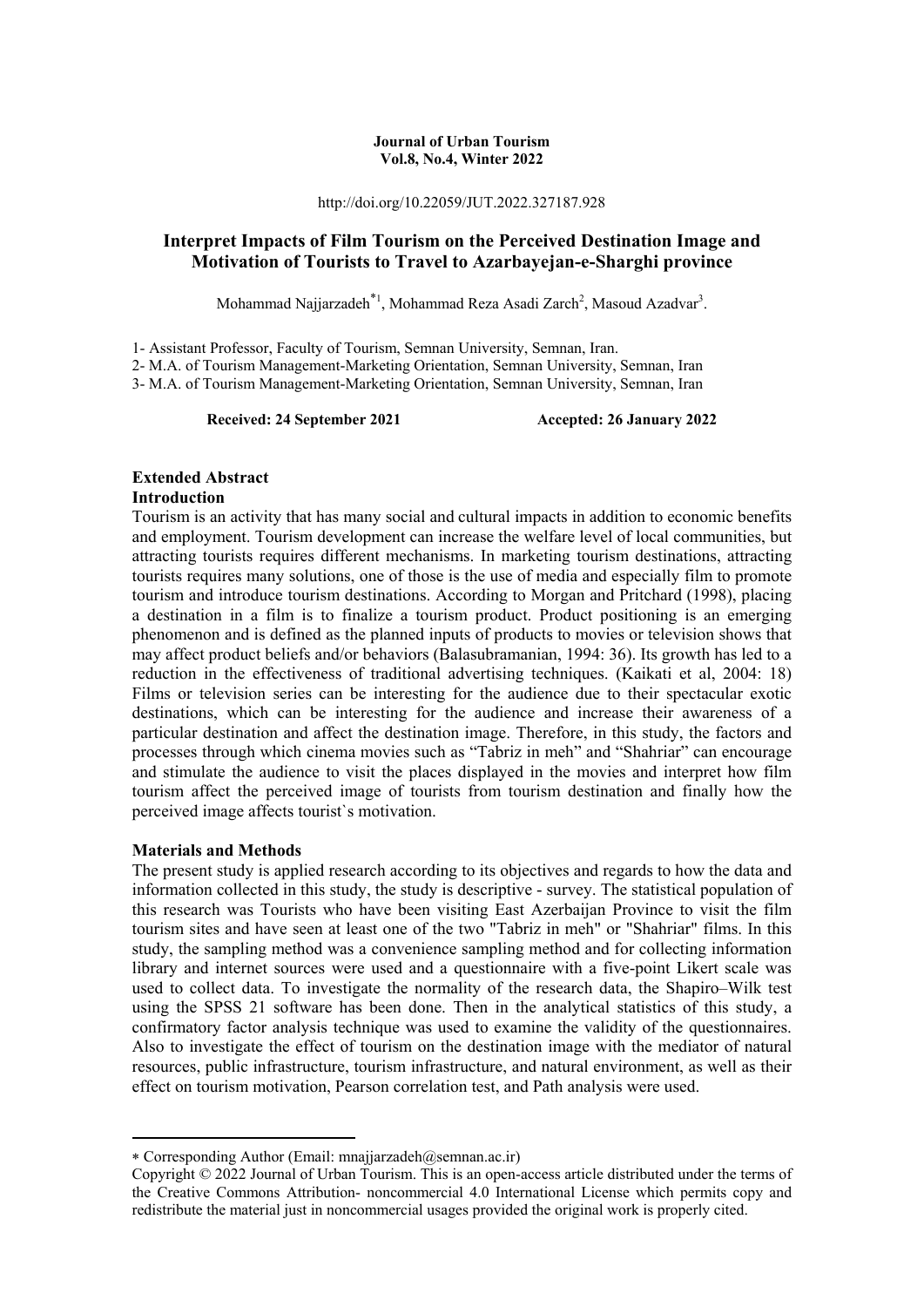#### **Discussion and Results**

In this study, the data related to the Shapiro–Wilk test show that the distribution of the data is normal. Therefore, parametric tests can be used**.** The findings show that film tourism is a significant predictor of motivation for film tourism by a regression coefficient (P<001,  $\beta$  = 0.502). As other findings show, natural resources with regression coefficient (P<001, β = 0.270); public infrastructure with regression coefficient (P<001,  $\beta = 0.202$ ) is a significant predictor of film tourism, but tourism structures and social environment are not a significant predictor of film tourism. Also, in the final stage of natural resources with the regression coefficient (P<02,  $\beta$  =0.216); film tourism with a regression coefficient (P<001,  $\beta$  = 0.387) are a significant predictor of film tourism, but public infrastructure, tourism infrastructure, and social environment were not capable of predicting the tourism motivations of the film.

### **Conclusions**

The results of this study in the conceptual model show that film tourism directly affects tourism motivation, in addition, film tourism affects the dimensions of the image including natural resources, public infrastructure, tourism infrastructure, and social environment. The dimensions of natural resources and public infrastructure of the image index also have a direct impact on tourism motivation.

The first finding of this study suggests that the impact of film tourism on tourists' motivation has a significant impact. This finding is consistent with previous studies (Macionis, 2004). Another finding of this study suggests that film tourism has a significant impact on the perceived image of the destination. This finding is consistent with previous studies (Bolan et al., 2011). Another finding of this study suggests that the perceived image has a significant impact on the motivation of tourists. This finding is consistent with previous studies (Wong  $\&$  Hsu, 2010). The limitations of the research can be referred to as the time limit and access to the sample. Also, as the present study has been done in a specific time range, it is a cross-sectional

survey. Therefore, the results cannot be extended to another time. In addition, this study used only a quantitative method for collecting and analyzing data. Therefore, future studies are proposed to study various tourist destinations and compare the results of this study, as well as qualitative and mixed methods, are used in gathering data and analyzing data.

**Keywords:** Destination marketing, Destination image, Film tourism, Tourism Motivation, Destination image.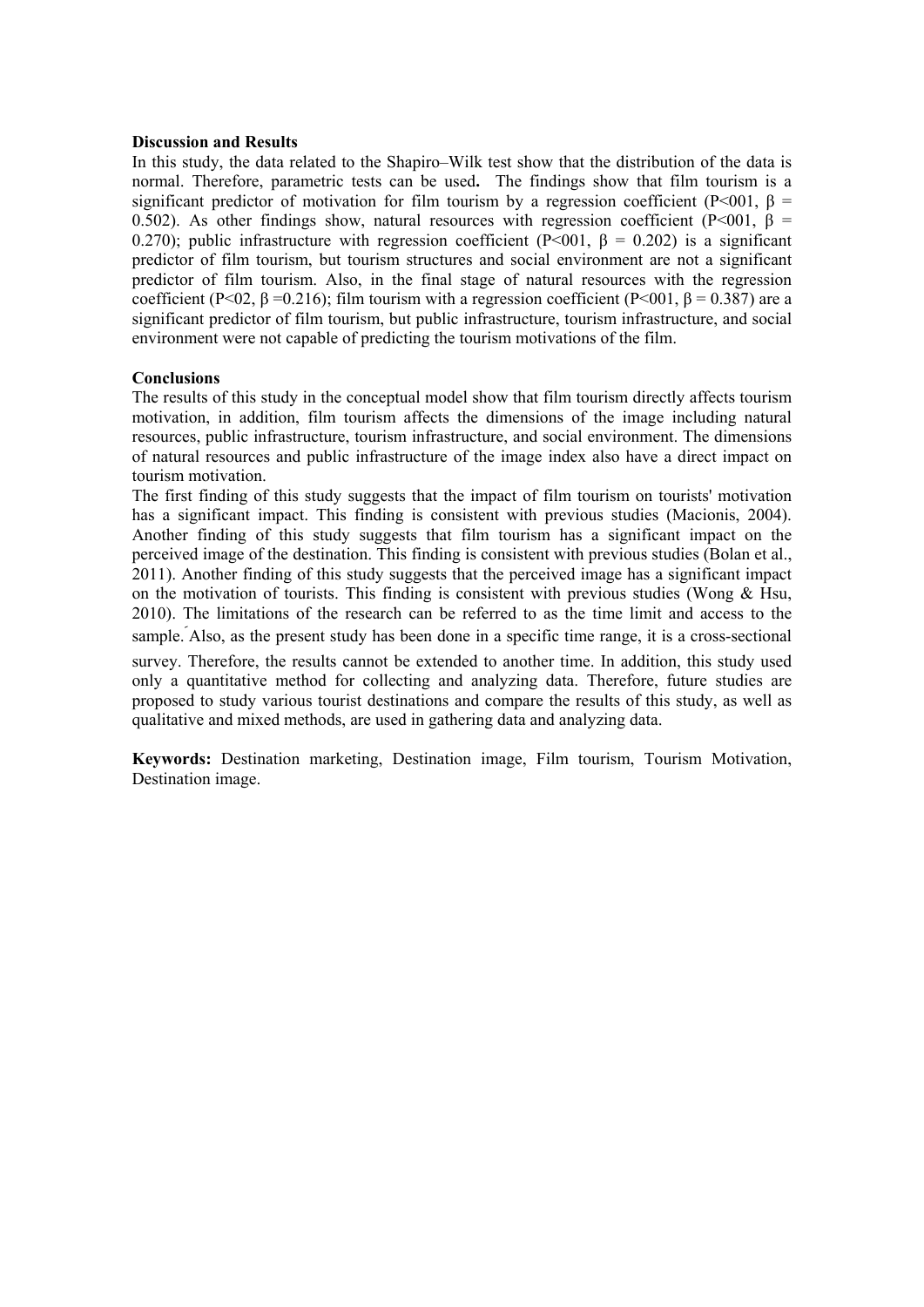# **فصلنامه گردشگري شهري، دورة ،8 شمارة ،4 زمستان 1400 صص. -127 117**

http://doi.org 10.22059/JUT.2022.327187.928

# **بررسي اثرات گردشگري فيلم بر روي تصوير ادراكشده مقصد و انگيزه سفر گردشگران به آذربايجان شرقي**

**-** استاديار دانشكده گردشگري، دانشگاه سمنان، سمنان، ايران <sup>1</sup> **محمد نجارزاده محمدرضا اسدي زارچ -** كارشناسي ارشد مديريت جهانگردي-گرايش بازاريابي، دانشگاه سمنان، سمنان، ايران **مسعود آزادوار -** كارشناسي ارشد مديريت جهانگردي-گرايش بازاريابي، دانشگاه سمنان، سمنان، ايران

**تاريخ دريافت: 1400/07/02 تاريخ پذيرش: 1400/11/06**

# **چكيده**

شهرها مقصد اصلي گردشگري به شمار رفته و امروزه گردشگري به يكي از موتورهاي محركه توسـعه شـهري و بازسازي آن تبديلشده است. از سويي ديگر با ظهور اينترنت رفتهرفته بر قدرت رسانه بهعنوان يك عنصر اساسـي در شكلدهي تصوير ذهني افزودهشده است. هدف پـژوهش حاضـر بررسـي تـأثير گردشـگري فـيلم بـر تـصوير ادراكشده مقصد و انگيزه گردشگر در سفر به استان آذربايجان شرقي است، در اين پـژوهش تـلاش شـده اسـت تأثير گردشگري فيلم بر ابعاد مختلف تصوير ادراكشده مقصد شامل منابع طبيعي، زيرساخت عمـومي، زيرسـاخت گردشگري و محيط اجتماعي و ارتباط آن باانگيزه گردشگران براي سـفر بـه شـهر تبريـز بررسـي شـود كـه ايـن پژوهش ازنظر ماهيت و روش، توصيفي- پيمايشي است و ازنظر هـدف، در گـروه پـژوهشهـاي كـاربردي جـاي ميگيرد. جامعه آماري تحقيق، گردشـگران ورودي بـه اسـتان آذربايجـان شـرقي مـي باشـند كـه از سـايتهـاي گردشگري فيلم استان ديدن كردهاند و حداقل يكي از دو فيلم «تبريز در مـه» يـا «شـهريار» را ديـدهانـد. نمونـه موردمطالعه با روش نمونهبرداري در دسترس انتخابشده و حجم نمونـه شـامل 206 گردشـگر مـيباشـد. بـراي گردآوري دادهها از پرسشنامه با طيف 5 سطحي ليكرت استفاده شد كه اعتبار صوري و محتـوايي و پايـايي آن بـا آلفاي كرونباخ مورد تأييد قرار گرفت. جهت تجزيهوتحليل دادهها از نرمافـزار SPSS و LISREL و روش آمـاري تحليل مسير با استفاده از رگرسيون چندگانه به روش متوالي هم زمان بر اساس مراحل بارون و كني اسـتفاده شـد. نتايج پژوهش نشان داد تأثير گردشگري فيلم بر تصوير ادراكشده از مقصد و انگيزه گردشگران، تـأثير معنـاداري است. از سوي ديگر تصوير ادراكشده از مقصد نيز بر انگيزش گردشگران براي سفر به تبريز تأثير معناداري دارد.

**واژگان كليدي:** گردشگري شـهري، بازاريـابي مقـصد، تـصوير ادراكشـده مقـصد، گردشـگري فـيلم، انگيـزه گردشگران.

Email: mnajjarzadeh@semnan.ac.ir مسئول نويسنده .1

1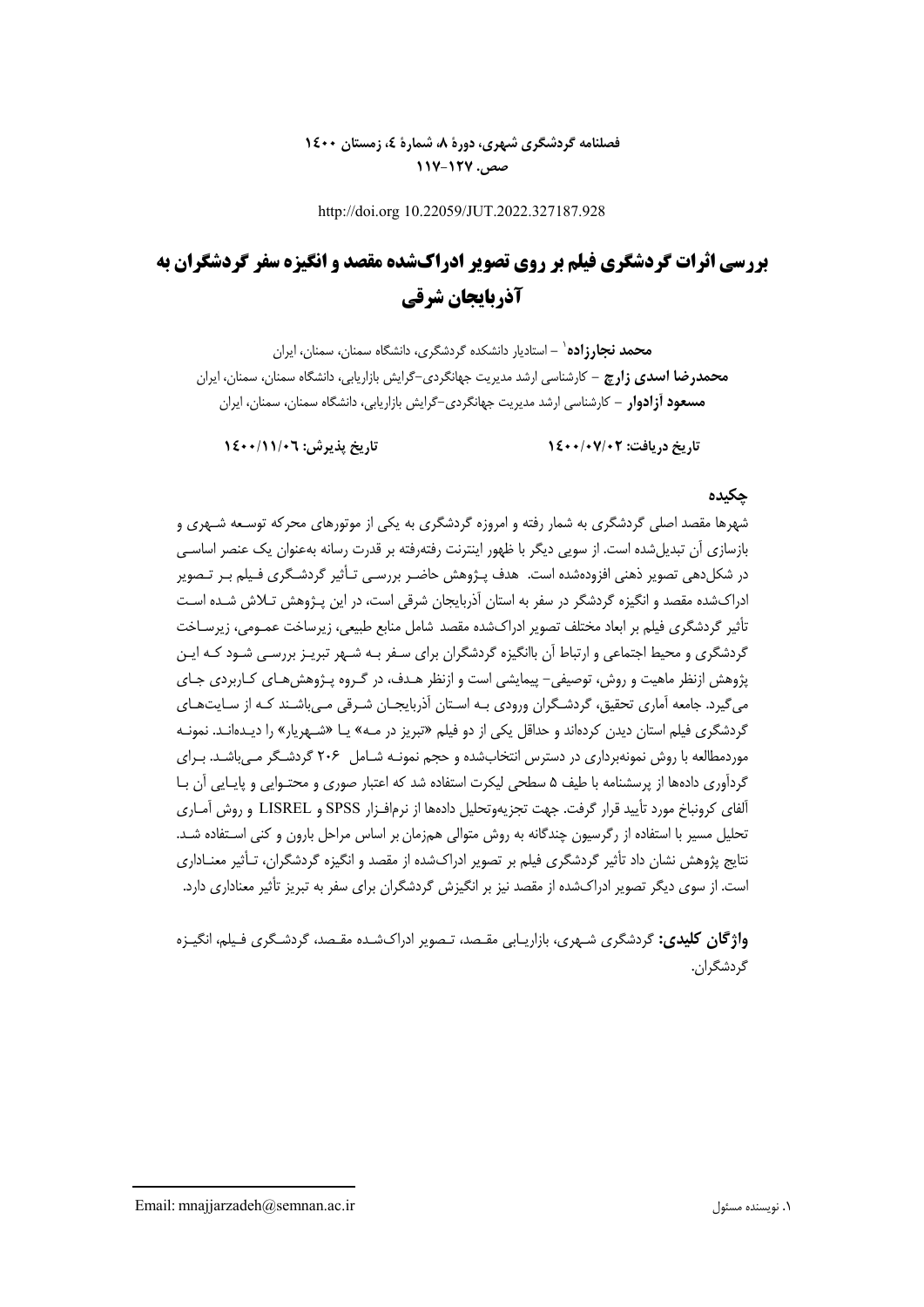#### **مقدمه**

گردشگري فعاليتي است كه افزون بر مزاياي اقتصادي و اشتغال زايي، تأثيرات اجتماعي و فرهنگي متعددي دارد. با توسعه گردشگري ميتوان باعث افزايش سطح رفاه زندگي اجتماعات بومي شد، اما جذب گردشگر و توسعه گردشـگري نيازمنـد مكانيزمهاي مختلفي است. پيچيدگي روزافزون مراكز شهري فشار بر زيرساختهاي موجود را افزايش داده است و كاربرد فنــاوريهــاي اطلاعــات و ارتباطــات (ICT (را بــراي حكمرانــي شــهري مــؤثر بــيشازپــيش مهــم كــرده اســت (Jiang et al,2020). در امر بازاريابي مقصد گردشگري، جذب گردشگر نيازمند راهكارهاي مختلفي است، يكي از آن هـا استفاده از رسانه و بهخصوص فيلم براي ترويج گردشگري و معرفي مقاصد گردشگري است. قرارگيري محصول در فـيلم يك پديده در حال ظهور است، و بهعنوان وروديهاي برنامهريزيشده محصولات بـه فـيلم يـا نمـايشهـاي تلويزيـوني تعريفشده است كه ممكن است بر باورهاي محصول و / يا رفتارهـا تـأثير بگـذارد (36 1994: ,Balasubramanian(. گردشگری روی پرده<sup>\</sup> (پرده سينما يا فيلم) به سفر توريستها به مقصد بهعنوان نتيجه نمايش فـيلمهـا يـا سـريالهـای تلويزيوني اشاره دارد (Hudson & Ritchie,2006:392). گردشگري روي صـحنه، نتيجـه محبوبيـت فـيلم و نمـايش تلويزيوني است. اين پديده مدرن بهطور خاص موردتوجه خاص محققان قرارگرفته است چون موجـب افـزايش تقاضـاي گردشگران شده (218 .Müller, 2006)، و بهسرعت در حال رشد ميباشد.. بهطوركلي گردشگري فيلم<sup>۲</sup> (پرده نمـايش) مقاصد گردشگر پذير را شگفتزده مي كند و گروههاي هدف گستردهاي را جذب مي كند (Lundberg et al,2012). رشد آن باعث كاهش اثربخشي تكنيك\$هاي تبليغي سنتي شده است (18 :Kaikati et al, 2004)، و بازاريابان فكر مـي كننــد كه ارتباطات از طريق جايگذاري محصول ميتواند پيچيدهتر و هدفمند باشد، و بـهطـور گـستردهاي بيـشتر از روشهـاي سنتي تبليغات ديده مي شود. (145 ;Karrh, McKee & Pardun,2003). فيلمها يا سـريالهـاي تلويزيـوني بـه دليـل نمايش مقصدهاي جذاب و ديدني چه به لحاظ چشمانداز طبيعي و چه به لحاظ نمايش جاذبههاي انسانساخت، ميتوانند براي مخاطبان جالب باشند و آگاهي آنها را نسبت به يك مقصد بهخصوص افزايش داده و تصوير مقصد را تحـت تـأثير قرار دهند. بنابراين، فيلمها يا سريالهاي تلويزيوني بهمثابه يك تبليغ بينالمللي براي مقصدها هستند كه توسط ميليونها گردشگر بالقوه ديده ميشوند. بااينحال، تنها در سالهاي اخير به اين مسئله توجه زيادي شده است.

گردشگري فيلم مبحث جديدي در زمينه مطالعات گردشگري است. فيلمها بخـش مهمـي از فرهنـگعامـه هـستند و از سوي ديگر سينما رفتن و تماشاي سريالهاي تلويزيوني يكي از مهمترين فعاليتهاي اوقات فراغت در سراسر دنيا است. در آسيا نيز، تأثير مجموعه تلويزيوني كره جنوبي و افراد مشهور بر جريان هاي توريستي، قصد بازديد و تصوير مقـصد نيـز موردتوجه محققين قرارگرفته است (Kim & O'Connor,2011:152). ازاينرو سـازمانهـاي متـولي مـديريت مقاصـد گردشگري از فيلم به دليل قابليتهاي گسترده آن در جذب مخاطب انبوه و توانايي شكل دهي بـه افكـار عمـومي بـراي معرفي مناطق گردشگري استفاده ميكنند. اما متأسفانه سينماي ايران و سازمانهاي گردشگري تا اندازه زيـادي بـه ايـن موضوع بيتوجه بودهاند. فقط تعداد اندكي از مقاصد گردشگري ايران مانند تبريز كه داراي جاذبههاي فرهنگـي و طبيعـي بسيار است در سينماي ايران راهيافتهاند و بسياري ديگر از مقاصد از اين حيث بيبهره بودهاند. باوجود اسـتفاده فزاينـده از اين روش تبليغاتي، تحقيقات محدودي در زمينه گردشگري فيلم انجامشده است. از بين مطالعات انجـامشـده مربـوط بـه محل قرارگيري محصول در رسانه بهعنوان ابزار تبليغات مؤثر، هيچيك از آنها به قرارگيري مقاصد گردشگري در فيلمها و تأثير آن بر گردشگري نگاه دقيقي نكردهاند. اين موضوع شكاف ادبيات پژوهش در اين زمينه را در كشور آشكار ميكند. لذا در اين پژوهش سعي شده بر عوامل و فرآيندهايي كه از طريق آن ها فيلمهاي سينمايي پرمخاطب نظير تبريز در مـه و شهريار ميتوانند موجب ترغيب و تحريك مخاطبين براي بازديد از مكان هـاي نمـايش دادهشـده در فـيلمهـا شـوند و چگونگي تأثير اينگونه فيلمها بر تصوير ادراكشده گردشگران از مقصد گردشگري و درنهايـت چگـونگي تـأثير تـصوير ادراكشده بر انگيزش گردشگران براي سفر پرداخته شود.

<sup>1.</sup> Screen tourism

<sup>2.</sup> Film tourism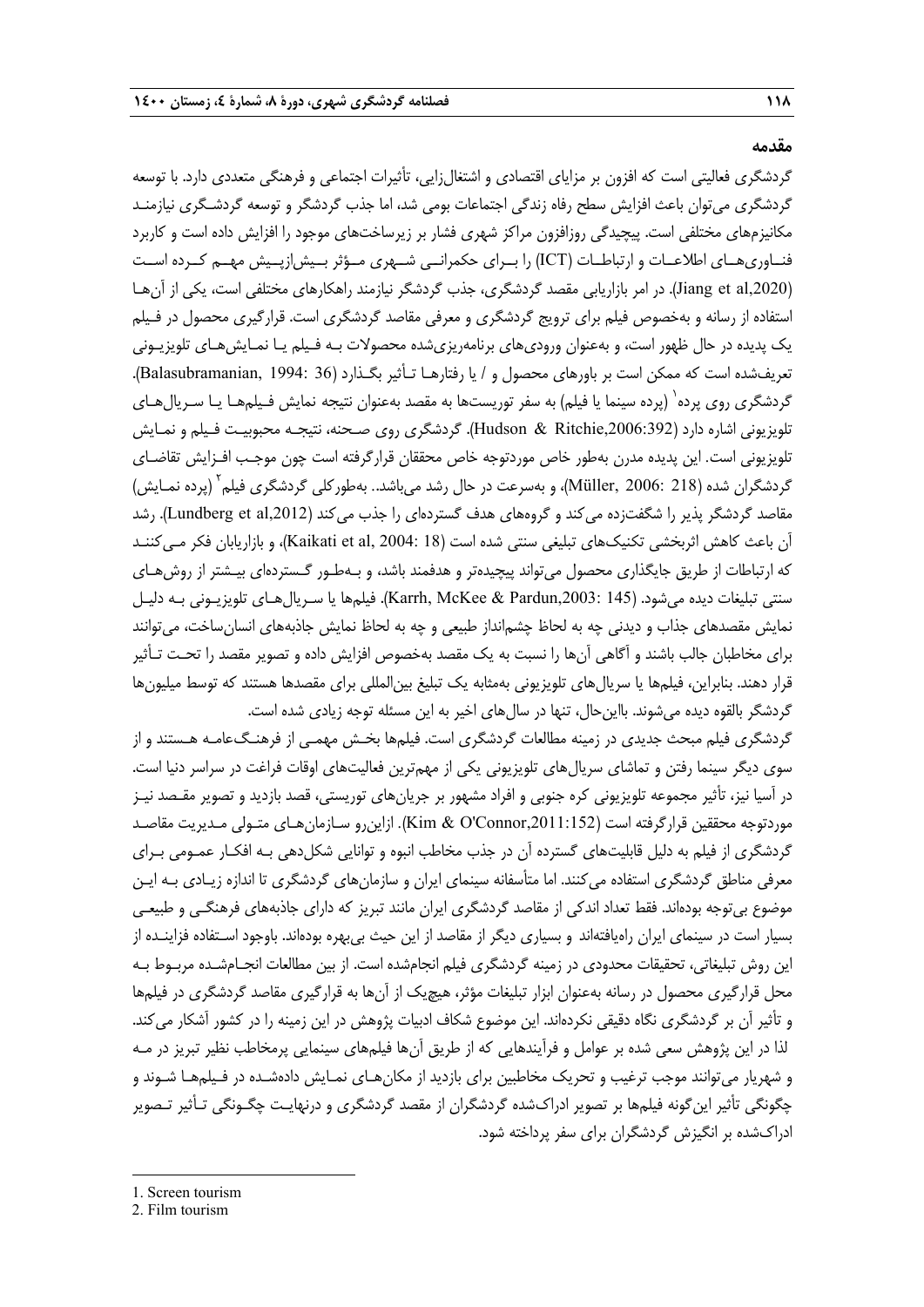# **مباني نظري انگيزه گردشگري**

يك ايده كلي وجود دارد كه انگيزه انسان از ناسازگاري بين يك وضعيت مطلوب و يك شرايط موجـود ناشـي مـيشـود. كاتلر و ميك (2014) انگيزه را بهعنوان يكي از عوامل روانشناختي تعيينكننده رفتار خريـد مـصرفكننـدگان شناسـايي كردند. انگيزه بهعنوان نيروي محركي در افراد تعريفشده كه آنها را وادار ميسازد تا دست به عمـل بزننـد. دان (،1981 به نقل از ,2004:93Macionis (انگيزه گردشگري را بهعنوان يك وضعيت معنادار ذهني تعريف ميكند كه يك فـرد را به حد كافي مستعد سفر نموده و بهتبع آن اين تصميم براي ديگران قابل تفسير باشـد . محققـان مقيـاسهـاي سـنجش انگيزه گردشگر (,2019Wen & Ying(، انگيزه گردشگر در بازارهاي نوظهور (,2018al et Wen (و اسـتفاده از انگيـزه توريست در استراتژيهاي بازاريابي مؤثر را توسعه دادهاند و بهطور تجربي آزمايش كردهاند. (2018 Ying et al, 2018). به نظر دان (1977)، به نقل از ميشينيس (2008) دو عامل يا مرحله در تـصميمگيـري گردشـگران جهـت سـفر وجـود دارد: -1 عوامل كشش ` ٢– عوامل رانش ` بااينحال عواملي همچون احساسات و تصويرسازي در رفتار گردشگران و ميل به سـفر ايشان نقش مهمي دارند كـه فـيلمهـاي سـينمايي و نمايـشي بـه سـبب ارائـه منـاظر و چـشم انـدازهاي زيبـاي فـيلم، داستان/حكايت فيلم، موسيقي/موسيقي متن فيلم، هم ذات پنداري باشخصيتها يا بازيگران (Bolan et al, 2011:112) میتواند بسيار مؤثر عمل كند. رايلي<sup>۳</sup> و وندورن (۱۹۹۲) كاربرد عوامل كششی و رانش را در انگيزش گردشگر فيلم مورد تأكيد قرار دادند و گردشگري فيلم را بهمثابه شكلي از ترويج بررسي كردند و بيان نمودنـد كـه فـيلمهـا عوامـل كشـشي هستند در موقعيتهاي رانشي. درنتيجه فرضيه ذيل مطرح گرديد: گردشگري فيلم و تصوير مقصد بر انگيـزه گردشـگران مقصد آذربايجان شرقي تأثير دارد.

# **تصوير مقصد**

تصوير كلي مقصد گردشگري به كليه باورها و برداشتهاي يك فرد درباره يك مقصد گردشگري اشاره دارد ( et Girard 2017:46 ,al (در راستاي رويكرد جديد، تصوير مقصد بايد بهعنوان پديدهاي چندبعدي در نظر گرفته شـود كـه نـهتنهـا شامل باورها و دانش فرد در مورد ويژگيهاي محل است، بلكه احساسات فـرد نـسبت بـه مقـصد گردشـگري را نيـز در برمي گيرد (264 :Martin & del Bosque, 2008). امروزه درباره اهميت نقش تصوير ذهني در فرآيند تصميمگيـري و گزينش، آگاهي كلي وجود دارد (2004 ,Martınez & Beerli(. تصوير مقصد يك عامل حيـاتي بـراي فرآينـد انتخـاب مقصد است (2013 ,Ryu et al). بنا به گفته (21 :Roesch, 2010). تصوير ذهني يک ارزيابي بسيار شخصي و ذهنـي از يك مقصد است و تمام جنبههايي كه شكل دهنده شناخت فرد از آن مكان هستند – خواه درست باشند يا نادرست – را در بر دارد.

در مطالعاتی که وانگ<sup>۴</sup> و هسو (۲۰۱۰) انجام دادند مشخص شد تصویر مقصد تحت تأثیر دو بعد عاطفی و شناختی اسـت و تصوير كلي مقصد بهطور مستقيم بر تصميمات رفتاري تأثير دارد و البته تصوير كلي مقـصد از طريـق رضـايت تـأثيري غيرمستقيم بر تصميمات رفتاري دارد.

گفته ميشود كه مقاصد گردشگري نيز ميتوانند غيرمستقيم بر شكلگيري تصوير مقصد تأثير بگذارند. اين امر معمولاً از طريق رسانهها و تصويرسازي در ادبيات، آثار هنري، فيلمهاي سينمايي، برنامههاي تلويزيوني و نظاير اينها صورت پذيرد (16 Cohen-Hattab et al, 2004: 63). بااين حال بهزعم لامباردي ° (١٩٩٠) دو شيوه اصلي براي ايجاد تـصوير مناسـب از مقصد در ذهن گردشگران بعد از وقوع يك رويداد وجود دارد : اولين شيوه از طريق ارتباطات در رسانههاي جمعـي اسـت،

3. Riley

- 4. Wang
- 5. Lombardi

<sup>1.</sup> Pull Factors

<sup>2.</sup> Push Factors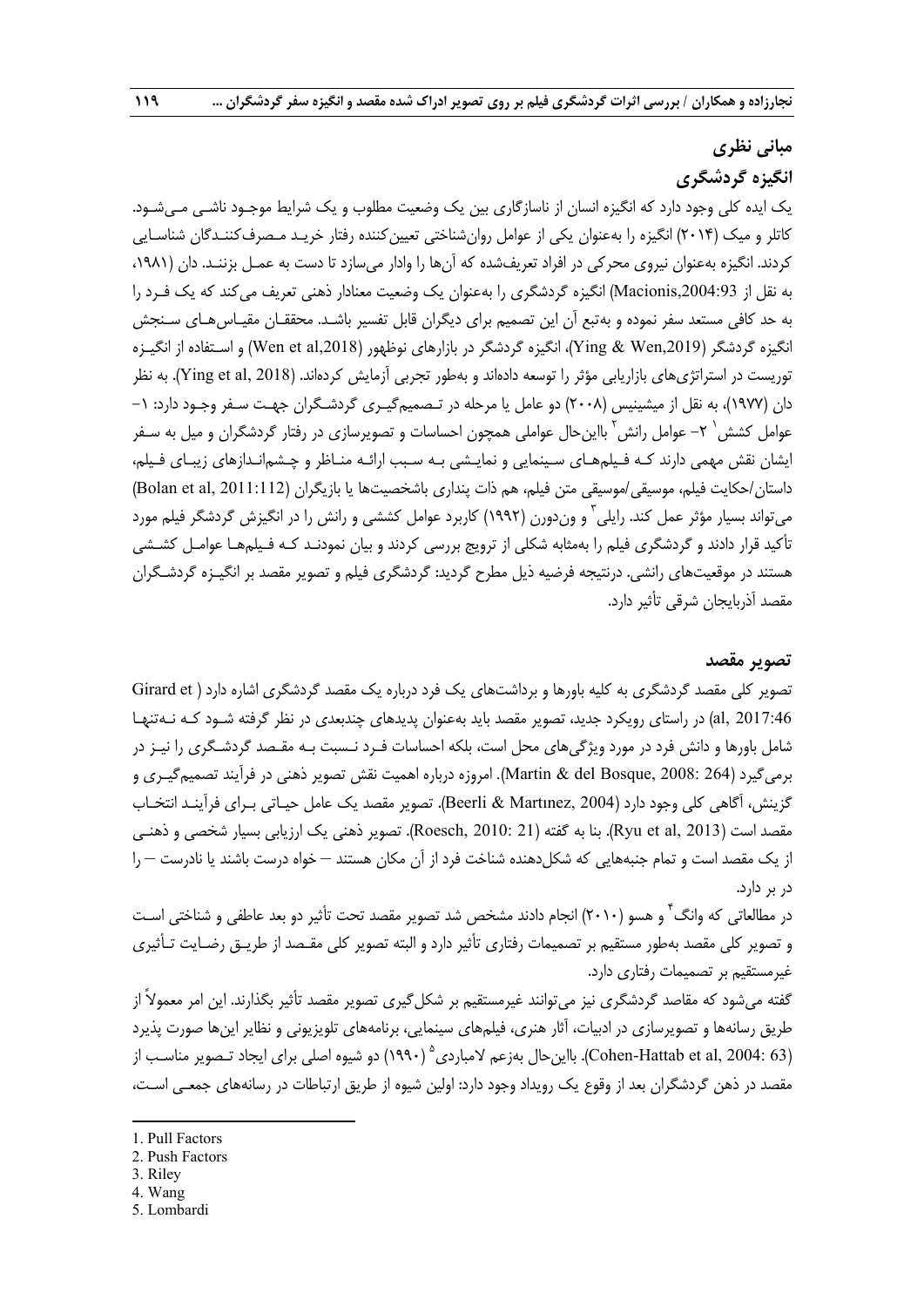درحالي كه شيوه دوم از طريق يك تجربه واقعي انجام مي يذيرد. توسعه تصوير مقصد مي تواند فرآيندي پيوسته از طراحـي و تعميم تصاوير (از منابع رسمي و ساير منابع مانند رسانههاي خبري، تجربه شخصي بازديدكننده و تماسهاي شخـصي) نا دريافت اين تصاوير توسط مسافران بالقوه در نظر گرفتـه شـود (217 :Ashworth & Goodall, 1988). پالاسـيو<sup>י</sup> و مارتين سانتانا<sup>۲</sup> (۲۰۰۴) در تحقيق خود پيرامون عوامل ارزيابي و ابعاد تصوير مقصد بيان كردهاند كه منابع طبيعي و محيط اجتماعي دو بعد مهم در شكلگيري تصوير مقصد ميباشند. گردشگران هنگام ارزيابي تصوير مقصد تحـت تـأثير محـيط فرهنگي و اجتماعي، خريد و غذا، محيط طبيعي، زيرساختهاي گردشگري و زيرساختهاي عمـومي مقـصد گردشـگري قرار ميگيرند. (2011:478 ,Aksoy & kıycı(. براساس مدلسازي كه توسط مارتينز و همكـاران او پيرامـون سـنجش تصوير شهر از ديد ساكنان آن صورت گرفته، اينطور بيان ميشود كه عوامـل سـازنده تـصوير ازجملـه زيرسـاخت هـاي عمومي و گردشگري، ترافيك، آلودگي، جاذبههاي تاريخي و فرهنگي و... منجـر بـه ايجـاد يـك تـصوير كلـي از مكـان ميشود (2007 ,aj et Martınez(. بر اين اساس دو فرضيه ذيل مطرح گرديد: گردشگري فيلم بر تـصوير ادراكشـده از مقصد آذربايجان شرقي تأثير دارد. تصوير ادراكشده از مقصد بر انگيزه گردشگران مقـصد آذربايجـان شـرقي تـأثير دارد. درنتيجه اين فرضيه پژوهش مطرح ميشود كه تصوير مقصد تأثيري بر انگيزش گردشگران دارد.

# **گردشگري فيلم**

گردشگري فيلم را ميتوان بهعنوان يك شـاخه از گردشـگري فرهنگـي تعريـف كـرد (2009 ,Zimmermann(. و بـه افزايش علاقه و تقاضا براي مكانهايي كه به دليل نمايش آنها در فيلمها و سريالهاي تلويزيوني محبوب شـده، اشـاره ميكند. رسانه در شكلدهي ادراكات گردشگر از مقصد و تصوير ذهني گردشگر نقش مهمي ايفا ميكند ( ,Morakabati 114 2011:). رسانهها در گردشگري را ميتـوان بـر اسـاس هـدف، پيچيـدگي و تركيـبپـذيريشـان در هفـت گـروه تقسيمبندي كرد كه عبارتاند از: جوامع مجازي (فيسبوك)، سايتهاي مخصوص سفر، به اشتراكگذاري عكس و فـيلم (تلوبيون، يوتيوب يا فيلكر)، بلگ\$ا و ... (2012:18 Fotis et al,ل رسانهها از طريـق عكـس و فـيلم بـر تـصميمگيـري گردشگران تأثير ميگذارند (12 :Fotis et al, 2016). رسانهها يكي از فناوريهاي نوين گردشگران به شـمار مـي٬ود و كانالهاي اجتماعي بهمنظور برنامهريزي پيش از سفر مورداستفاده قرار مـيگيرنـد (2016 ,Dina(. تعـاريف مختلفـي در ارتباط با گردشگري فيلم با توجه به زاويهها و نوع نگاه مختلف به اين موضوع ارائهشده است كه شـامل رسـانه محـرك گردشگري، سينماي محرك گردشگري، فيلم محرك گردشگري، گردشـگر سـينمايي اسـت . فـيلم محـرك گردشـگري عبارت است از "بازديد گردشگر از يك مقصد يا جاذبه درنتيجه ديدن آن مقصد در سينما، فيلمهاي ويدئويي يا تلويزيون" (اوانز، ۱۹۹۷، به نقل از باسبی<sup>۳</sup> و کلاگ، ۲۰۰۱: ۳۱۷). به نظر بیتون<sup>۴</sup> (۲۰۰۵: ۱۱) گردشگری فیلم گـستره وسـیعی دارد كه شامل مواردي همچون بازديد از سايتهايي كه فيلمها و برنامههاي تلويزيوني در آنجا فيلمبرداري شدهانـد، تورهـايي به استوديوهاي توليد، پاركهاي موضوعي مرتبط با فيلم و هر فعاليت گردشگري مرتبط با صنعت فيلم – خواه در محـل باشد خواه در (يا نزديك) استوديوي توليد. ميشينيس (2004) گردشگري فيلم را يك تجربه پستمدرن گردشگر در يـك سايت ميداند كه آن سايت در شكلي از رسانه نمايش دادهشده اسـت. ايـن تجربـه شخـصي شـده اسـت و بـراي افـراد منحصربهفرد است زيرا بستگي به تفسير اشـخاص از تـصاوير رسـانه دارد . درنتيجـه ايـن فرضـيه مطـرح مـي شـود كـه گردشگري فيلم تأثير معناداري بر تصوير مقصد و انگيزش گردشگر دارد. با توجه به ادبيات و مرور تحقيقات گذشته فرضيه ذيل مطرح ميشود: - گردشگري فيلم و ابعاد تصوير ادراكشده از مقصد بر انگيزه گردشگران مقصد آذربايجان شرقي تأثير دارد.

1. Palacio

- 2. Martín-Santana
- 3. Busby
- 4. Beeton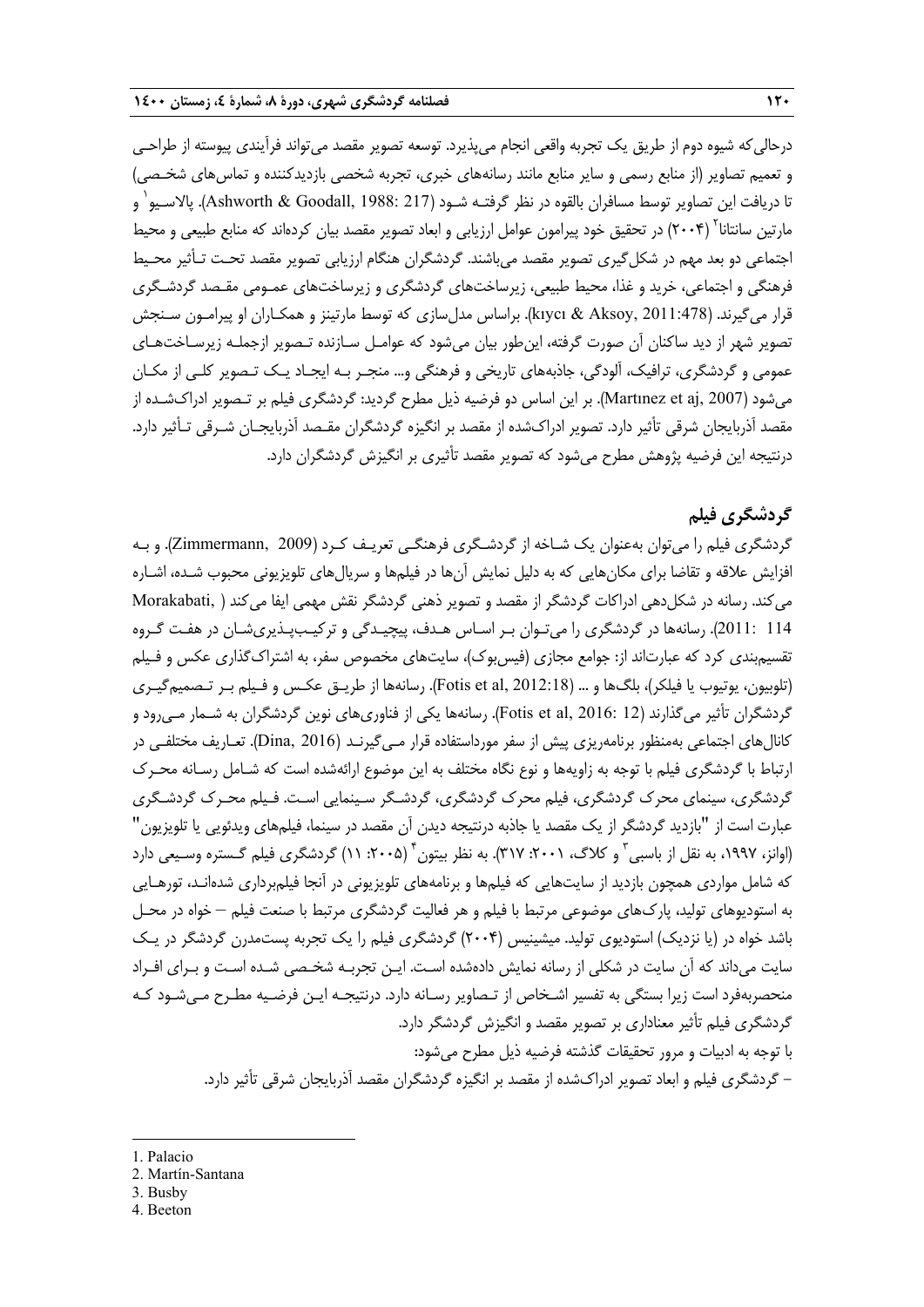

# **روش پژوهش**

تحقيق حاضر با توجه به اهداف آن در دسته تحقيقات كاربردي قرار مي گيرد. با توجه به چگونگي به دست آمدن دادهها و اطلاعات موردنياز در اين تحقيق، ديدگاه تحقيق توصيفي- پيمايشي بوده و در آن به توصيف پرداختهشده اسـت. در ايـن پژوهش، براي جمعآوري اطلاعات از منابع كتابخانهاي و اينترنتي و براي جمـعآوري دادههـا از پرسـشنامه اسـتفادهشـده است. پرسشنامه از 4 بخش تشكيلشده است. بخش اول شامل پرسشهـاي جمعيـت شـناختي، بخـش دوم مربـوط بـه گردشگران فيلم (11 گويه)، يخش سوم مربوط به تصوير مقصد گردشگري (گويه 22)، بخش چهارم مربـوط بـه انگيـزه گردشگر فيلم (29 گويه) است. در اين پرسشنامه از طيف پنجتايي ليكرت استفادهشده است. با استفاده از نرمافـزار SPSS و بر اساس پاسخهاي بهدستآمده از 30 پرسشنامه، ضريب آلفاي كرونباخ مطابق جدول شماره يـك بـه دسـت آمـد. بـر اساس نتايج بهدستآمده ضرايب پايايي مورد تأييد و در سطح مطلوبي است. جامعه آماري اين تحقيق، گردشگران ورودي به استان آذربايجان شرقي است كه از سايتهاي گردشگري فيلم استان در بازه زماني خرداد تا مهر 1398 ديدن كردهاند و حداقل يكي از دو فيلم «تبريز در مه» و «شهريار» را ديدهاند. اين دو فيلم از آثـار فـاخر ايرانـي هـستند كـه تـصويري اثرگذار در ذهن اكثر مخاطبان ايجاد كردهاند، همچنين اين دو فيلم تصويري درست از جاذبههـاي فرهنگـي و طبيعـي و انسانساخت تبريز را ارائه كرده است. جهت تعيين حجم نمونه در ايـن پـژوهش ابتـدا يـك مطالعـه مقـدماتي بـا توزيـع پرسشنامه بين 30 نفر از گردشگران انجام شد كه از اين طر يق (پيشآزمون) با برآورد انحراف معيار نمونه اوليه در سـطح اطمينان 95 درصد و ميزان خطاي قابلقبول (0/05) حجم نمونه از طريق فرمول زير محاسبه گرديد.

 $n = \frac{(z^{\dagger}) \times (s^{\dagger})}{d^{\dagger}}$ 

در فرمول فوق حداكثر ميزان خطاي قابلقبول (d (معادل ،0/05 ضريب اطمينان برابر 95 درصد و آماره z برابـر 1,96 و واريانس نمونه (`s) برابر ۱۳۴۰/۰ است. بر اساس فرمول فوق، تعداد ۲۰۶ نفر بهعنوان حجم نمونه تعيين شد. براي تجزيهوتحليل دادهها در اين پژوهش از روشهاي آماري توصيفي و استنباطي استفادهشده است. و بهمنظور بررسـي نرمال بودن يا نبودن دادههاي پژوهش از آزمون شاپير و ويلكز با استفاده از نرمافزار 21 Spss پرداختهشده است و سپس در آمار تحليلي اين پژوهش بهمنظور بررسي روايي سازه پرسشنامهها از فن تحليل عاملي تأييدي و همچنـين بـه منظـور بررسي تأثير گردشگري فيلم بر تصوير مقصد با ميانجي منابع طبيعي، زيرساخت هاي عمومي، زيرساختهاي گردشـگري و محيط طبيعي و همچنين تأثير آنها بر انگيزه گردشگري از آزمون همبستگي پيرسون و تحليل مسير با نرمافزار ليـزرل (Lisrel (استفادهشده است.

| جدول شماره ۱. اَزمون پایایی پرسشنامه |                    |
|--------------------------------------|--------------------|
| ضريب ألفاي كرونباخ                   | متغير              |
| $\cdot$ /YA                          | گردشگري فيلم       |
| ۰/۸۵                                 | تصویر مقصد گردشگری |
| ۰/۸۱                                 | انگیزه گردشگر فیلم |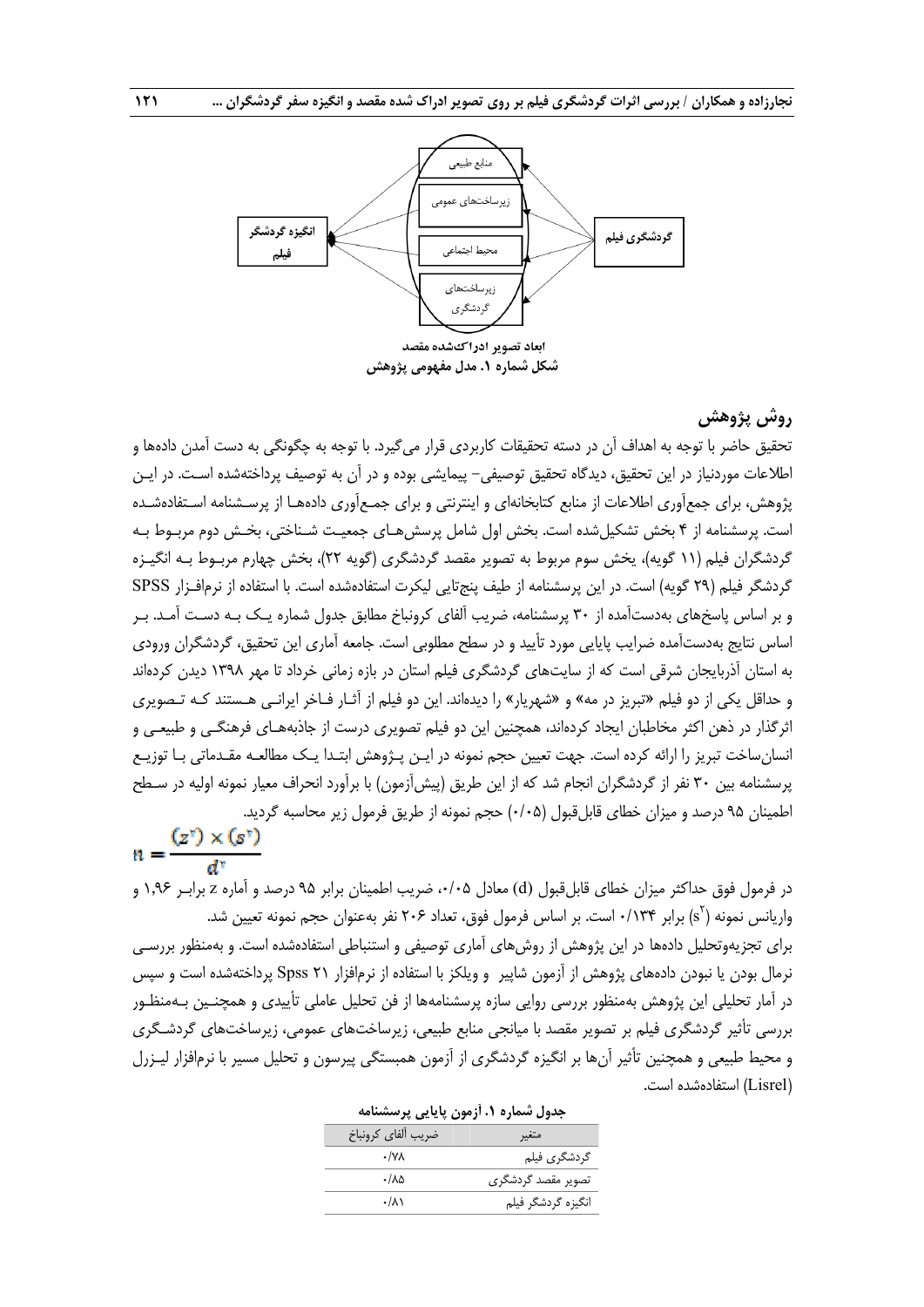#### **بحث و يافتهها**

مردان پاسخدهنده به پرسشنامه 112 نفر معادل (54/4) درصد وزنان پاسخدهنـده بـه پرسـشنامه 94 نفـر معـادل (45/5) درصد است. 51/9 درصد از گردشگران در رده سني 18 تا 30 سال، 27/3 درصد بين 31 تا 40 سال، 15/5 درصد بين 41 تا 50 سال، و 5/3 درصد در رده سني 50 سال به بالابودند. 117 نفر از گردشگران معادل (56/8) درصد مجرد و 89 نفـر معادل (43/2) درصد متأهل هستند. مدرك تحصيلي گردشگران، شامل 23 نفر معادل با (11/2) درصد داراي تحـصيلات ديپلم؛ 23 نفر معادل با (11/2) درصد داراي تحصيلات فوقديپلم؛ 139 نفر معـادل بـا (67/4) درصـد داراي تحـصيلات كارشناسي و ارشد و 21 نفر معادل با (10/2) درصد داراي مدرك تحصيلي دكترا ميباشند.

در اين پژوهش دادههاي مربوط به آزمون شاپيرو ويلكز (جدول شماره 2) نشان ميدهد كـه پاسـخهـاي گردشـگران بـه پرسشنامه گردشگري فيلم، منابع طبيعي، زيرساختهاي عمومي، زيرساختهـاي گردشـگري، محـيط طبيعـي، تـصوير مقصد و انگيزه داراي ويژگي توزيع نرمال بوده است. هنگام بررسي نرمال بودن دادهها ما فرض صـفر مبتنـي بـر اينكـه توزيع دادهها نرمال است را در سطح خطاي 5% تست ميكنيم. بنابراين اگر سطح معناداري آماره آزمون (sig (بـزرگتـر مساوي 0/05 به دست آيد، در اين صورت دليلي براي رد فرض صفر مبتني بر اينكـه داده نرمـال اسـت، وجـود نخواهـد داشت. بهعبارتديگر توزيع دادهها نرمال خواهد بود. لذا ميتوان از آزمونهاي پارامتريك استفاده كرد.

| , ., ,,                      |            |                    |
|------------------------------|------------|--------------------|
| سطح معناداری (sig)           | درجه آزادى | متغير              |
| $\cdot$ /۱۲۱                 | ۲۰۶        | گردشگری فیلم       |
| $\cdot/\rangle \cdot \gamma$ | ۲۰۶        | منابع طبيعي        |
| $\cdot$ /۳۸۱                 | ۲۰۶        | زیرساختهای عمومی   |
| .7175                        | ۲۰۶        | زیرساختهای گردشگری |
| ۱۱۵/۰                        | ۲۰۶        | محيط اجتماعي       |
| $\cdot$ /۴۵۳                 | ۲۰۶        | انگیزه گردشگر فیلم |

**جدول شماره .2 آزمون شاپيرو ويلكز** 

برابر 1164/753 بود كه در درجه آزادي <sup>55</sup> در سطح 0/001 معنادار بهدستآمده است، <sup>و</sup> حاكي از كفايت نمونـهگيـري <sup>و</sup>-مقدار ضريب KMO براي تعيين كفايت تعداد نمونهها در متغير گردشگري فيلم 0/835 و ضريب آزمون خي بارتلت نيز ماتريس همبستگي گويهها براي انجام تحليل عاملي بود.

**جدول شماره .3 آزمون KMO و بارتلت متغيرهاي گردشگري فيلم، منابع طبيعي، زيرساختهاي عمومي، زيرساختهاي گردشگري، محيط طبيعي و انگيزه گردشگر فيلم** 

|                    |                             | سیتوں رے سیرے سرے سے سینماز |                                | - ۱۳۶۶ م. س        |                    |                    |
|--------------------|-----------------------------|-----------------------------|--------------------------------|--------------------|--------------------|--------------------|
| انگىز ە            | محىط                        | زیرساختهای                  | ; برساختهای ِ                  | مناىع              | گر دشگر ی          | متغير              |
| گردشگر فیلم        | طبيعه                       | گر دشگر ی                   | عمومى                          | طبيعي              | فيلم               |                    |
| .7957              | $\cdot/\gamma \cdot \gamma$ | • VVV                       | $\cdot$ / $\vee$ $\vee$ $\vee$ | ۶۸۲ ۰              | ۸۳۵/۰              | مقدار KMO          |
| <b>AIFT/1VE</b>    | 91/981                      | $fY\Lambda/\cdot Vf$        | <b>TA9/AIT</b>                 | 1881881            | ۱۱۶۴/۷۵۳           | مقدار بارتلت       |
| ۴۰۶                | ٣                           | ۳۶                          | ۱۵                             | ۶                  | ۵۵                 | درجه آزاد <i>ی</i> |
| $\cdot/\cdot\cdot$ | $\cdot$ / $\cdot$           | $\cdot$ / $\cdot$           | $\cdot/\cdot\cdot$             | $\cdot/\cdot\cdot$ | $\cdot/\cdot\cdot$ | سطح معناداري       |

در تحليل عاملي تأييدي مدلهاي اندازهگيري متغيرهاي پژوهش در دو حالت ضرايب استاندارد و اعداد معنـاداري نـشان داده ميشوند. نتايج تحليل عاملي تأييدي مرتبه اول نشان مـيدهنـد كـه بـه ترتيـب تمـامي شـاخص هـاي متغيرهـاي گردشگري فيلم، تصوير مقصد، انگيزه گردشگر فيلم از مقادير t) بيشتر از 1/96) و بار عاملي (بيشتر از 0/3) مـورد قبـولي برخوردارند و براي سنجش متغيرهاي پژوهش، شاخص هاي مناسبي محسوب مي شوند. بهعلاوه نتايج تخمين استاندارد و معناداري حاكي از مناسب بودن مدل است. در پژوهش حاضر از ضريب همبستگي پيرسـون اسـتفاده گرديـده اسـت . بـر اساس نتايج بهدستآمده در جدول بين تمام متغيرهاي پژوهش رابطه معناداري وجود دارد.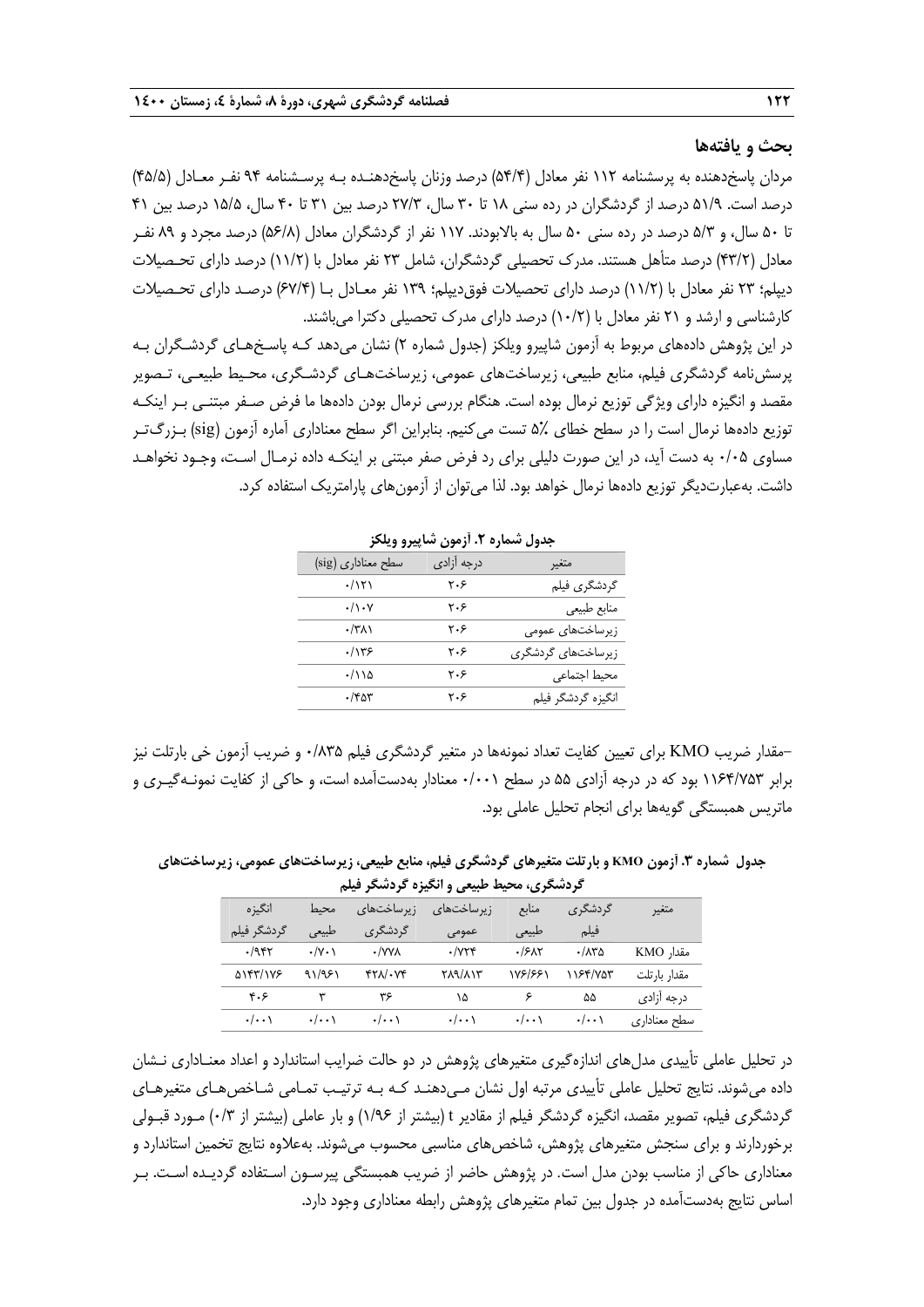|                    | ◢                                        |                          |                    | ---                                   | <i>"</i>       |             |
|--------------------|------------------------------------------|--------------------------|--------------------|---------------------------------------|----------------|-------------|
| متغيرها            | گردشگری                                  | منابع                    | زیرساختها <i>ی</i> | زیرساختها <i>ی</i>                    | محنط           | انگيزه      |
|                    | فيلم                                     | طبيعي                    | عمومى              | گردشگری                               | اجتماعى        | گردشگر فیلم |
| گردشگري فيلم       |                                          |                          |                    |                                       |                |             |
| منابع طبيعي        | $\cdot$ ۳۹۶ $\cdot$                      |                          |                    |                                       |                |             |
| زیرساختهای عمومی   | $\cdot/\mathfrak{r}\cdot\mathsf{V}^{**}$ | $\cdot$ /۴۹۵**           |                    |                                       |                |             |
| زیرساختهای گردشگری | $\cdot$ /٢٧١**                           | $\cdot$ /۶۳ $\Lambda$ ** | .555               |                                       |                |             |
| محيط اجتماعي       | $\cdot$ /۲۷۱ <sup>**</sup>               | $\cdot$ /٢۴۴**           | $\cdot$ /۲۷۹**     | $\cdot/\mathbf{y}\cdot$ <sup>**</sup> |                |             |
| انگیزه گردشگر فیلم | $\cdot/\Delta\cdot\Upsilon^{**}$         | $.795***$                | $.7755***$         | $\cdot$ /٣٣ $\cdot$ <sup>**</sup>     | $\cdot$ /٢۴٥** |             |
|                    |                                          |                          |                    |                                       |                |             |

**جدول شماره .4 ميانگين، انحراف استاندارد، همبستگي بين متغيرهاي پژوهش** 

بهمنظور پاسخگويي به سؤال پژوهش و بررسي ساختار ارتبـاطي متغيرهـاي موجـود در مـدل مـوردنظر و ميـزان قـدرت پيشبيني متغيرهاي برونزاد (گردشگري فيلم) و متغير واسطهاي (تصوير مقصد: منابع طبيعي، زيرسـاختهـاي عمـومي، زيرساختهاي گردشگري و محيط طبيعي) روي متغير درونزاد (انگيزه گردشگر فيلم) از روش آماري تحليـل مـسير` بـا ُستفاده از رگرسیون چندگانه به روش متوالی همزمان<sup>٬</sup> بر اساس مراحل بارون و کنی<sup>۳</sup> استفاده شد.

يافتههاي جدول ۵ حاكي از آن است كه گردشگري فـيلم بـا ضـريب رگرسـيون (0/0-/0- P؛ ۵۰۲) = β) پـيش،بينـي كننده ٔ◌ معنادار انگيزه گردشگري فيلم است. همانگونه كه يافتههاي جدول (6 الي 8) نشان ميدهند، منابع طبيعـي بـا ضريب رگرسيون (0/001> P؛ 0/270= β(؛ زيرساختهـاي عمـومي بـا ضـريب رگرسـيون (0/001> P؛ 0/202= β ( پيش بيني كننده ٔ معنادار انگيزه گردشگري فيلم مي باشند. اما سـاختارهاي گردشـگري و محـيط اجتمـاعي پـيش بينـي كننده ٔ◌ معنادار انگيزه گردشگري فيلم نميباشند. همچنين در مرحله نهايي منابع طبيعي با ضـريب رگرسـيون (0/02> P؛ 0/216= β(؛ گردشگري فيلم با ضريب رگرسـيون (0/001> P؛ 0/387= β (پـيشبينـي كننـده ٔ◌ معنـادار انگيـزه گردشگري فيلم ميباشند. اما زيرساختهاي عمومي، زيرساختهاي گردشگري و محيط اجتماعي، از قابليـت پـيش،بينـي انگيزه گردشگري فيلم برخوردار نبودند. با بررسي و مقايسه ميزان ضرايب رگرسيون از مرحله اول تا مرحله سوم نتايج زير به دست آمد:

-1 ضريب تأثير متغير گردشگري فيلم بر متغير درونزاد منابع طبيعي، 0/296 بوده است كه اين ضـريب در حالـت تـأثير مستقيم به ١٢١۶٠ كاهش يافته است كه نشان دهنده نقش واسطهگري معنادار منابع طبيعي در ارتباط بين متغيـر بـرون;اد گردشگري فيلم باانگيزه گردشگري فيلم است.

-2 ضريب رگرسيون رابطه گردشگري فيلم با متغير درونزاد زيرساختهاي عمومي، 0/407 بوده است كه اين ضريب در حالت تأثير مستقيم به 0/069 كاهشيافته است كه نشاندهنده نقش واسطهگري زيرساختهاي عمومي در ارتبـاط بـين متغير برونزاد گردشگري فيلم باانگيزه گردشگري فيلم نيست.

-3 ضريب رگرسيون رابطه گردشگري فيلم با متغير درونزاد زيرساختهاي گردشگري، 0/271 بوده است كه اين ضريب در حالت تأثير مستقيم به 0/025 كاهشيافته است كه نشاندهنده نقش واسطهگري زيرساختهاي گردشگري در ارتباط بين متغير برونزاد گردشگري فيلم باانگيزه گردشگري فيلم نيست.

-4 ضريب رگرسيون رابطه گردشگري فيلم با متغير درونزاد محيط اجتماعي، 0/270 بوده است كه اين ضريب در حالت تأثير مستقيم به 0/061 كاهشيافته است كه نشاندهنده نقش واسطهگري محيط اجتماعي در ارتباط بين متغير بـرونزاد گردشگري فيلم باانگيزه گردشگري فيلم نيست.

1. Path Analysis

1

2. Sequential Simultaneous Regression Analyses

<sup>3.</sup> Baron & Kenny Steps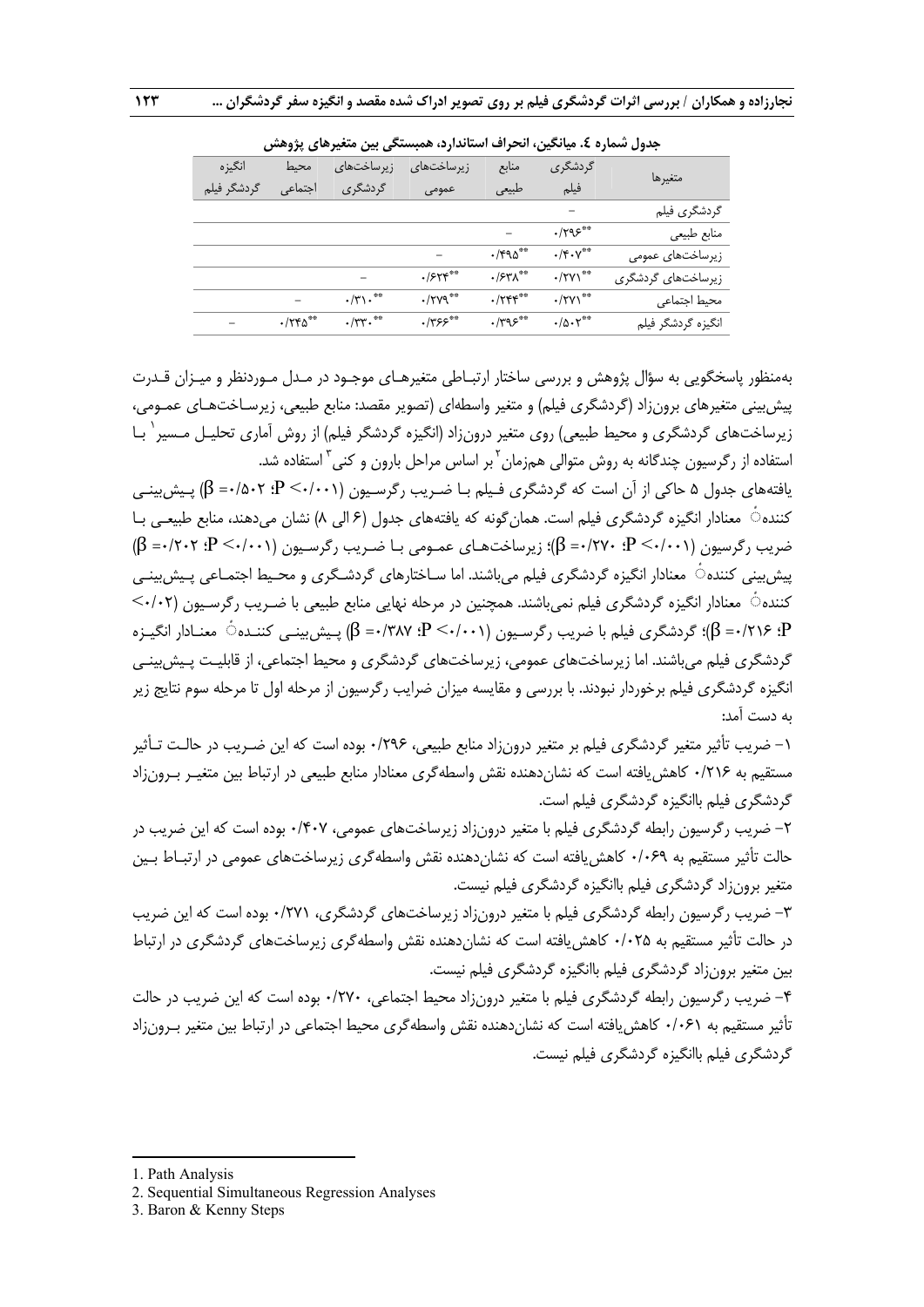متغيرها متغير درونزاد نهايي: انگيزه گردشگري فيلم <sup>2</sup> <sup>R</sup> متغير برونزاد <sup>R</sup>  $\overline{\mathsf{B}}$  مقدار t مقدار t مقداداری F گردشگري فيلم 0/502 0/249 68/91 0/502 8/30 0/001

**جدول شماره .5 ميزان پيشبيني انگيزه گردشگر فيلم بر اساس گردشگري فيلم** 

| $\sim$                                                                                                                                                      |  |  |             |
|-------------------------------------------------------------------------------------------------------------------------------------------------------------|--|--|-------------|
| $\cdot/\cdot\cdot$ $\wedge/\overline{r}$ $\cdot/\Delta\cdot\overline{r}$ $\varphi\wedge/\overline{q}$ $\cdot/\overline{r}q$ $\cdot/\Delta\cdot\overline{r}$ |  |  | ردشگري فيلم |
|                                                                                                                                                             |  |  |             |

**جدول شماره .6 ميزان پيشبيني ابعاد تصوير ذهني بر اساس گردشگري فيلم** 

|                    |                     | متغیر برونزاد: گردشگری فیلم |                                                          |                        |              | متغيرها                         |
|--------------------|---------------------|-----------------------------|----------------------------------------------------------|------------------------|--------------|---------------------------------|
| سطح معناداری       | مقدا <sub>د</sub> t | B                           | $F \t R^2$                                               |                        | R            | متغير واسطهاى: أبعاد تصوير ذهني |
| $\cdot/\cdot\cdot$ | ۴/۴۲۲               | ۱۲۹۶                        | ۱۹/۵۵                                                    | $\cdot/\cdot \wedge$ ۳ | ۹۶۹۶.        | منابع محيطى                     |
| $\cdot/\cdot\cdot$ | ۶۱۳۶                |                             | $\cdot$ /۴ $\cdot$ v ۴ $\cdot$ /۴ $\Lambda$ $\cdot$ //۶۲ |                        | $\cdot$ /۴۰۷ | زیرساختهای عمومی                |
| $\cdot/\cdot\cdot$ | $Y/\cdot Y9$        | $\cdot$ /۲۷۱                | ۱۶/۲۳                                                    | $. / .$ ۶۹             | $\cdot$ /۲۷) | زیرساختها <i>ی</i> گردشگری      |
| $\cdot/\cdot\cdot$ | $f(\cdot)$          | $\cdot$ /۲۷۰                | $\sqrt{2}/\sqrt{2}$                                      | .1.59                  | $\cdot$ /۲۷) | محيط اجتماعى                    |

**جدول شماره .7 ميزان پيشبيني ابعاد انگيزه گردشگر بر اساس تصوير ذهني** 

|                    | متغیر درونزاد نهایی: انگیزه گردشگر فیلم |                      |       |      |              | متغيرها                    |
|--------------------|-----------------------------------------|----------------------|-------|------|--------------|----------------------------|
| سطح معناداري       | مقدار t                                 | ß                    | F     |      | R            | متغيرهاي برونزاد           |
| $\cdot/\cdot\cdot$ | ۳/۲۶۴                                   | $\cdot$ /۲۷ $\cdot$  |       |      |              | منابع طبيعي                |
| . / .              | Y/YYY                                   | ۰/۲۰۲                | ۲۳/۳۰ | .798 | $\cdot$ /۴۵۷ | زیرساختهای عمومی           |
| .7951              | . / . Vf                                | $\cdot/\cdot\cdot$ Y |       |      |              | زیرساختها <i>ی</i> گردشگری |
| .  .9              | $\sqrt{\lambda\lambda\tau}$             | ۱۲۵/۰                |       |      |              | محيط اجتماعى               |

**جدول شماره .8 ميزان پيشبيني انگيزه گردشگر فيلم بر اساس ابعاد تصوير ذهني و گردشگري فيلم** 

| متغیر درونزاد نهایی: انگیزه گردشگر فیلم                                            |              |              | متغبرها                    |
|------------------------------------------------------------------------------------|--------------|--------------|----------------------------|
| F<br>ß<br>مقدار t<br>سطح معناداری                                                  | $R^2$        | R            | متغیرهای برونزاد           |
| $\frac{1}{2}$<br>$\cdot/\cdot7$<br>۱۲۱۶                                            |              |              | منابع طبيعي                |
| .1.59<br>$\cdot$ /٣ $\wedge$ ٢<br>$\cdot$ / $\Delta V$<br>۱۹/۵۸                    |              |              | زیرساختهای عمومی           |
| $\cdot/\cdot\tau$ s<br>$\cdot$ /yy $\cdot$<br>$\cdot$ /۲۹۲<br>$P<\cdot/\cdot\cdot$ | $\cdot$ /۳۱۲ | $\cdot$ /۵۷۳ | زیرساختها <i>ی</i> گردشگری |
| .  .5 <br>$\cdot$ /٣٣ $\lambda$<br>$\cdot$ /984                                    |              |              | محيط اجتماعى               |
| ۵/۹۶<br>$\cdot$ /٣٨٧<br>$\cdot/\cdot\cdot$                                         |              |              | گردشگری فیلم               |

درنهايت، با توجه به يافتههاي بهدستآمده مدل عملياتي پژوهش ترسيم گرديد. براي تعيين برازش مـدل، بـا اسـتفاده از نرمافزار Liserl، مقادير مختلف برازش محاسبه شد. نتايج بهدستآمده حاكي از آن اسـت كـه بـا توجـه بـه بـالا بـودن  $\rm{GFI}^4$  (-/۸۹) ،  $\rm{CFI}^2$  (-/۸۸) ،  $\rm{CFI}^2$  (-/۸۸) ،  $\rm{CFI}^2$  (-/۸۹) ،  $\rm{NFI}^1$  (-/۸۹) ،  $\rm{OFI}^1$  (-/۸۹) ،  $\rm{O}^2$ مدل مذكور از برازش مناسبي برخوردار است. 5SRMR



**شكل شماره .2 مدل عملياتي پژوهش**

- 2. Comparative Fit Index
- 3. Incremental Fit Index
- 4. Goodness of Fit Index
- 5. Root Mean Squared Error of Approximation

<sup>1.</sup> Normed Fit Index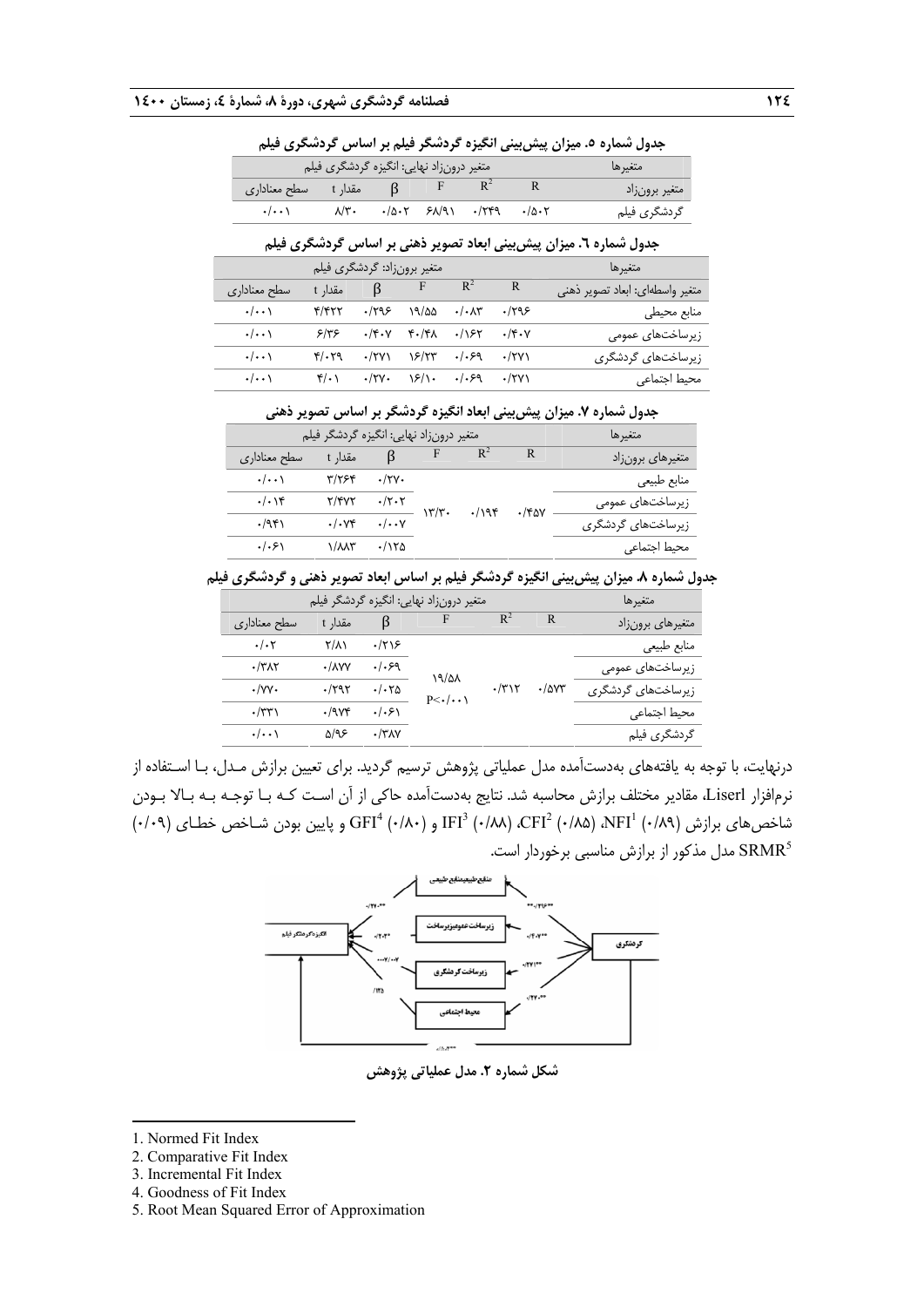# **نتيجهگيري**

نتايج حاصل از پژوهش حاضر در مدل مفهومي نشان مي دهد كه گردشگري فيلم بهطور مستقيم بـر انگيـزه گردشـگري تأثير ميگذارد. علاوه بر اين، گردشگري فيلم بر ابعاد تصوير شامل منـابع طبيعـي، زيرسـاخت هـاي عمـومي، زيرسـاخت گردشگري و محيط اجتماعي نيز بهطور مستقيم اثرگذار است. ابعاد منابع طبيعـي و زيرسـاختهـاي عمـومي از شـاخص تصوير نيز بر انگيزه گردشگري تأثير مستقيمي دارند.

نخستين يافته اين پژوهش، حاكي از آن است كه تأثير گردشگري فيلم بر انگيزه گردشگران تأثير معنـاداري اسـت. ايـن يافته با مطالعات پيشين همسو است (ميشينيس، 2004؛ رايلي و وندورن، 1992). پژوهشگران بر اين بـاور هـستند كـه مجموعهاي از عوامل كششي و رانشي حين تماشاي فيلم در نزد مخاطبان ايجاد ميشود كه ميل به سفر را در نزد ايشان تحريك ميكند. اين عوامل كششي ميتواند مكان به نمايش درآمده در تصاوير فيلم باشد؛ يا حضور بازيگران محبـوب و مشهور باشد و يا داستاني جذاب باشد كه حين تماشاي فيلم بيننده با آن هم ذات پنداري ميكند. علاوه بر عوامل كششي مذكور، مجموعهاي از عوامل رانشي همچون نوجويي و تجربه چيزهاي جديد، كسب اعتبار و پرستيژ از حضور در مكـاني زيبا، تجربه متفاوت و دستاول كه شخص بهواسطه حضور و بينش خود نسبت به مكان دريافت ميكند نيـز در انگيـزش گردشگران براي حضور در مكان فيلمبرداري يا استوديوهاي توليد مؤثر هستند.

يافته ٔ◌ ديگر اين پژوهش حاكي از آن است كه گردشگري فيلم بر تصوير ادراك شده مقـصد تـأثير معنـاداري دارد. ايـن يافته با مطالعات پيشين همسو است (بولان بوي و بل، 2011؛ ايواشيتا، 2006؛). بايـستي توجـه داشـت كـه ايجـاد يـك تصوير مقصد مطلوب وظيفه سهل و آساني نيست؛ بايد اين نكته را در نظر داشت كـه ارائـه تـصاوير خـشن و تاريـك از مقصد ميتواند در عكس اقدامات ترفيعي براي مقصد عمل كند و تصويري نامطلوب ارائه كند . لذا درصورتيكه لوكيـشن در فيلم نقش مهمي داشته باشد بر تصوير مقصد تأثير بسزايي خو اهد داشت. ازاينرو استفاده مناسب از مقصد و مرتبط بـا داستان فيلم مهمترين بخش جهت تأثيرگذاري فيلم بر تصوير مقصد است.

يافته ديگر اين پژوهش حاكي از آن است كه تصوير ادراك شده بر انگيزه گردشگران تأثير معنـاداري دارد. ايـن يافتـه بـا مطالعات پيشين همسو است (وانگ و هسو، 2010). وجود مناظر زيبا و دلنشين در فيلم در انگيـزش گردشـگران بـسيار مؤثر و غيرقابل|نكار است. با توجه به اين مطلب ميتوان از مكانهاي متفاوت همچون اماكن متنوع تاريخي، پاركهـاي تفريحي و طبيعت بسته به داستان فيلم، براي جذب گردشگر استفاده كرد . وجود زيرساختهاي عمومي مناسب همچـون جادهها و حملونقل عمومي، خدمات سلامت، ارتباطات سهل؛ زيرساختهاي گردشگري درخـور بـراي مقـصد همچـون هتلها و رستورانها، مراكز گردشگري متنوع؛ منابع طبيعي زيبا و جذاب همچون آب وهواي مطلـوب، سـاحل، گونـاگوني گياهان؛ محيط اجتماعي دوستانه و مهماننواز، فاكتورهاي اقتصادي و سياسي چون ثبـات سياسـي، امنيـت، قيمـتهـاي مناسب همگي در ارائه تصويري مناسب جهت تأثير بر انگيزه گردشگران براي سفر مؤثر هـستند . ازايـنرو فـراهم آوردن همه موارد ذكرشده نيازمند برنامهريزي دقيق است.

از محدوديتهاي پژوهش ميتوان به موارد ذيل اشاره كرد: محدوديت زماني و دسترسي: اين پژوهش به دليل محدوديت زماني و همينطور گستردگي موضوع، امكان دسترسي به گردشگران اختصاصي گردشگري فيلم كـه حاضـر در لوكيـشن فيلمهاي نمونه باشند، را نداشت. لذا نمونههاي اين پژوهش از ميان گردشگران استان آذربايجان شرقي انتخاب شدند كه سابقه حضور در خانه موزههاي مرتبط با فيلم و سريالهاي شـهريار و يـا تبريـز در مـه را داشـتند و يـا در زمـان پخـش پرسشنامه در آنجا حضور داشتند. همچنين ازآنجايي كه پژوهش حاضر در محدوده زماني خاص انجامشده است، بهصورت تحقيق مقطعي است. لذا، نتايج آن را نميتوان به زمان ديگري تعميم داد. لذا براي مطالعات آينده پيشنهاد ميگـردد كـه مقاصد گردشگري متنوعي موردمطالعه قرارگرفته و نتايج بهدستآمده از اين پژوهشها با يكديگر مقايسه گردد، همچنين روشهاي آميخته و كيفي در جمعآوري و تحليل دادهها استفاده گردد.

با توجه به يافتههاي پژوهش پيشنهاد ميشود: بـا توجـه بـه تـأثير معنـادار گردشـگري فـيلم در ايجـاد تـصوير مقـصد، حتيالامكان سعي شود تصوير درست و مطلوبي از جاذبههاي گردشگري مكان فيلمبرداري ارائه گردد و حتيالامكـان در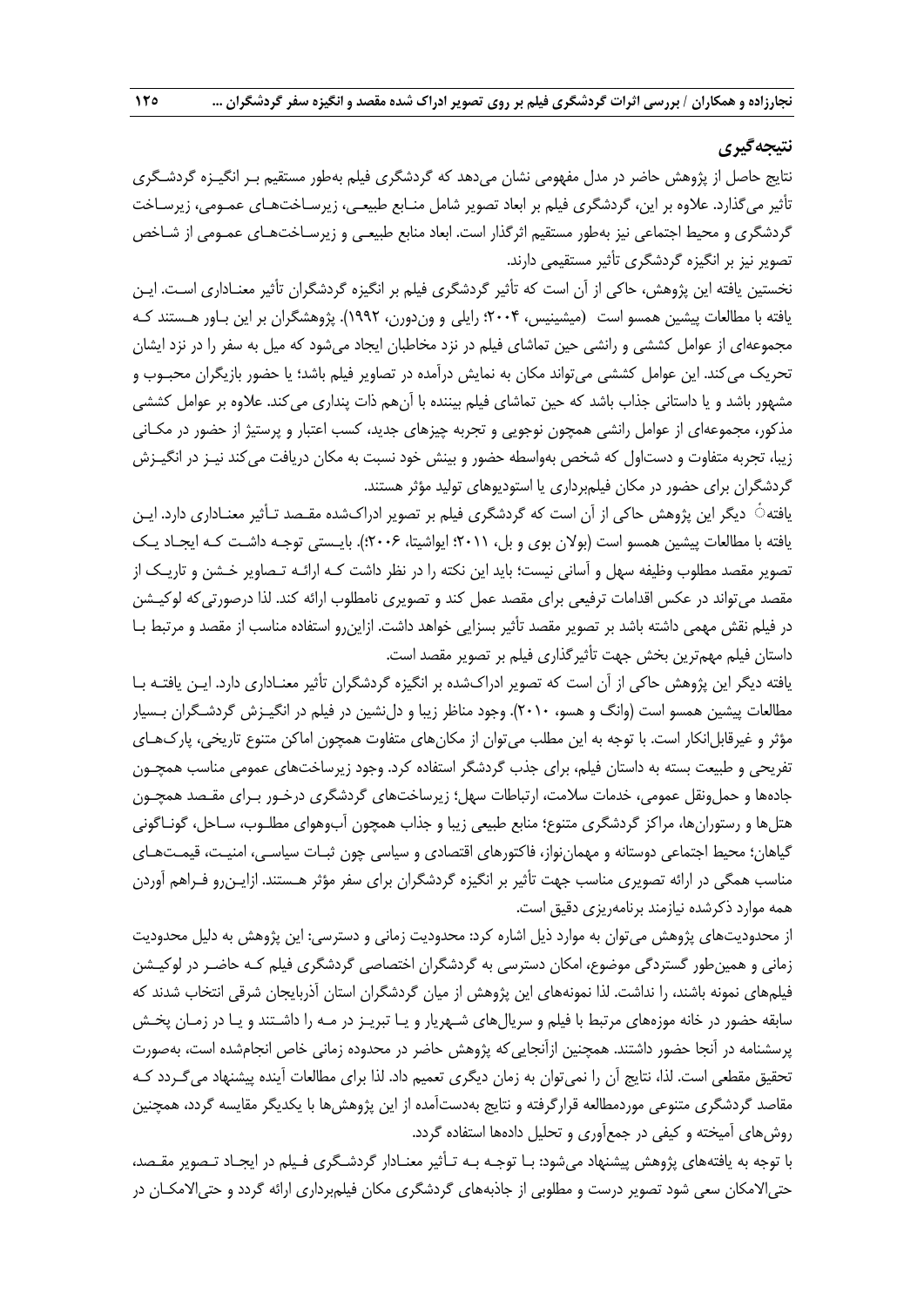ساخت فيلمها، مراحل فيلمبرداري در لوكيشنهاي مربوط به جاذبههاي گردشگري آن شهر و ديار تهيه شـود. همچنـين سازمانهاي متولي گردشگري و مديريت مقصد مانند دولت تعرفه آن دسته فيلمهايي را كه به ترويج گردشگري در كشور كمك ميكنند را كاهش دهد تا فيلمسازان ترغيب به ساخت اينگونه فيلمهـا شـوند. در پايـان نيـز فعـالان گردشـگري فرصتهاي متعددي را براي ديدار سينماگران از آثار تاريخي، جغرافيايي، ميراث فرهنگي و طبيعي خلق كننـد و ايـشان را جهت ساخت فيلم براي معرفي جاذبههاي كشورمان ترغيب نمايند.

> **تقدير و تشكر**  بنا به اظهار نويسنده مسئول، اين مقاله حامي مالي نداشته است.

### **منابع**

- 1) Amaro, S., Duarte, P., & Henriques, C. (2016). Travelers' use of social media: A clustering approach. *Annals of Tourism Research*, Vol.59, pp.1-15.
- 2) Ashworth, G., & Goodall, B. (1988). *Tourist Images: Marketing Considerations. In Marketing in the Tourism Industry: the Promotion of Destination Regions, edited by B. Goodall and G. Ashworth*. London: Routledge.
- 3) Balasubramanian, S. K. (1994). Beyond Advertising and Publicity: Hybrid Messages and Public Policy Issues. *Journal of Advertising*, Vol.23, No.4, pp.29-47.
- 4) Beerli, A., & Martin, J. D. (2004). Factors influencing destination image. *Annals of tourism research*, Vol.31, No.3, pp.657-681.
- 5) Beeton, S. (2005). Film-induced tourism. Channel View Publications, 25.
- 6) Bolan, P., Boy, S., & Bell, J. (2011). We've seen it in the movies, let's see if it's true Authenticity and displacement in film-induced tourism. *Worldwide Hospitality and Tourism Themes*, Vol.3, No.2, pp.102-116.
- 7) Busby, G., & Klug, J. (2001). Movie-induced tourism: The challenge of measurement and other issues. Journal of vacation marketing, Vol.7, No.4, pp.316-332.
- 8) Cohen Hattab, K., & Kerber, J. (2004). Literature, cultural identity and the limits of authenticity: a composite approach. *International Journal of Tourism Research*, Vol.6, No.2, pp.57-73.
- 9) Demir, S. S., Kozak, M., & Correia, A. (2014). Modelling Consumer Behavior: An Essay with Domestic Tourists in Turkey. *Journal of Travel & Tourism Marketing*, Vol.31, No.3, pp.303-312.
- 10) Dina, R., Sabou, G. C., & Dobrea, M. (2016). The value of MOOC-based learning as perceived by higher education students. *E-Learning*& *Software for Education*, Vol.3, pp.2-18.
- 11) Fotis, J. N., Buhalis, D., & Rossides, N. (2012). *Social media use and impact during the holiday travel planning process*. Springer-Verlag.
- 12) Girard, T, Trapp, P, Pinar, M, Gulsoy, T, & Boyt, T. E. (2017). Consumer-based brand equity of a private-label brand: Measuring and examining determinants. *Journal of Marketing Theory and Practice*, Vol.25, No.1, pp.39-56.
- 13) Hart, P. J. (2003). Product Placement for Dummies. *Marketing Magazine*, Vol.108, No.17, pp.1-7.
- 14) MacInnis, D. J., & Folkes, V. S. (2010). The disciplinary status of consumer behavior: A sociology of science perspective on key controversies. Journal of Consumer Research, Vol.36, pp.899-914.
- 15) Hoyer, W.D., Macinnis, D.J. & Pieters, R. (2012). Consumer Behaviour, 6th edition, Publisher: P.Ed Australia
- 16) Hudson, S., & Ritchie, J. B. (2006b). Promoting destinations via film tourism: An empirical identification of supporting marketing initiatives. Journal of Travel Research, Vol.44, No.4, pp.387- 396.
- 17) Hudson, S., & Ritchie, J. R. B. (2006). Film tourism and destination marketing: The case of Captain Corelli's Mandolin. Journal of Vacation Marketing, Vol.12, No.3, pp. 256-268.
- 18) Iwashita, C. (2006). Media representation of the UK as a destination for Japanese tourists Popular culture and tourism. Tourist Studies, Vol.6, No.1, pp.59-77.
- 19) Jiang, H., Geertman, S., & Witte, P. (2020). Smartening urban governance: An evidence-based perspective. Regional Science Policy and Practice, Vol.3, No.3, pp.744-758.
- 20) Kaikati, A. M., & Kaikati, J. G. (2004). Stealth Marketing: How to Reach Consumers Surreptitiously. California Management Review, Vol.46, No. 4, pp. 6-22.
- 21) Karrh, J. A., McKee, K. B., & Pardun, C. J. (2003). Practitioners' Evolving Views on Product Placement Effectiveness. Journal of Advertising Research, Vol.43, No.2, pp. 138-149.